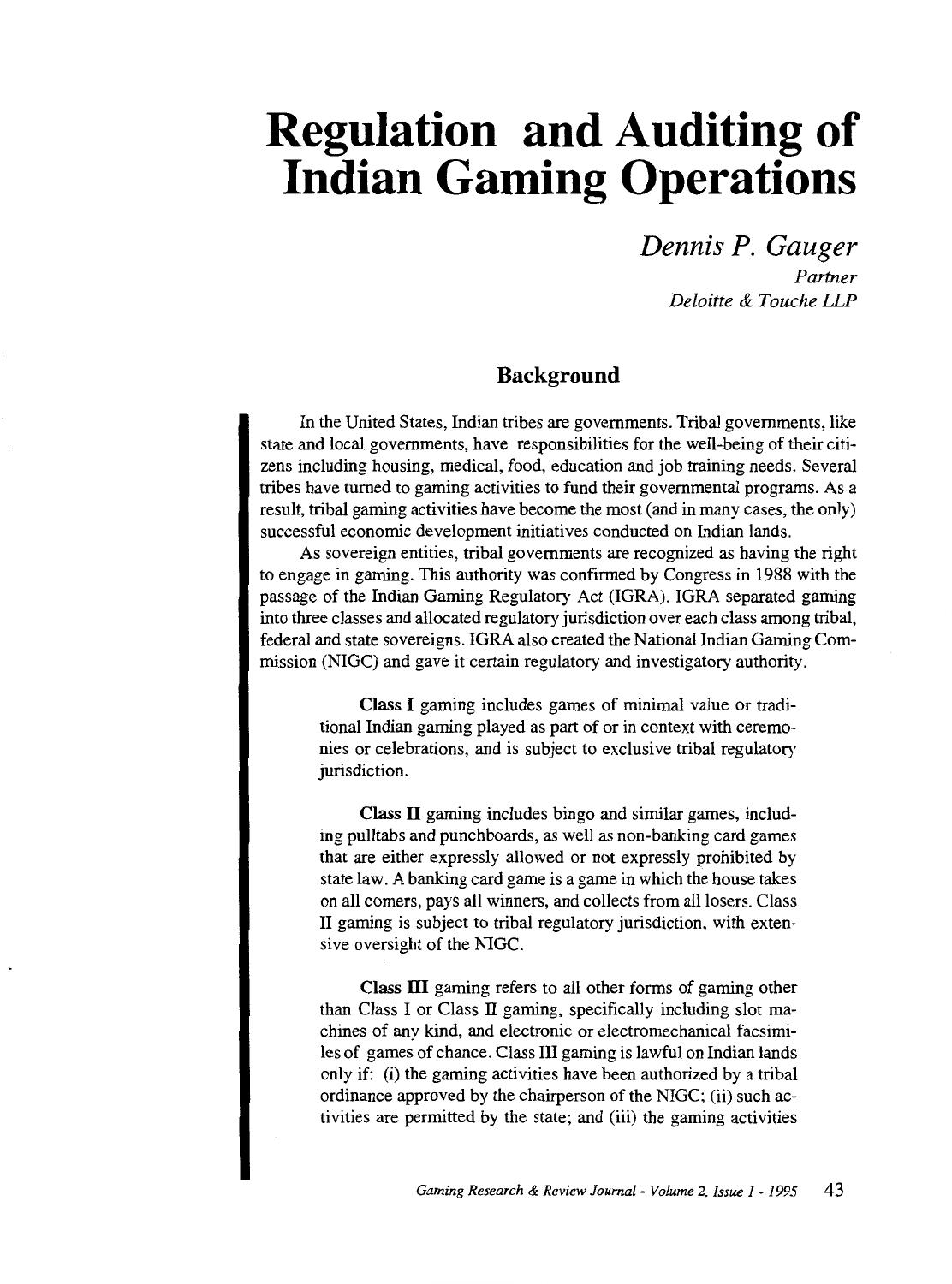are conducted in conformance with a tribal-state compact. The compact negotiated between the tribe and the state must be approved by the Secretary of the Interior.

#### **Tribal Regulatory Responsibilities**

Under IGRA and the regulations of the NIGC, tribal governments are responsible for the regulation of gaming activities conducted on Indian lands, whether gaming is conducted and managed by the tribe itself or operated by others on behalf of the tribe under a management contract.

The separation of the regulation and the operation of tribal gaming activities is essential for effective regulatory oversight. If a tribe has contracted for the management of gaming operations, the management entity is responsible for the operation of gaming in compliance with all tribal gaming ordinances and regulations; however, the tribal government retains the responsibility for establishing such ordinances and regulations and for monitoring compliance with them. If a tribe manages its own gaming operations, the tribe's governmental structure must be organized to segregate the operation of gaming from its regulation.

Under IGRA, the tribal gaming ordinance is the document that, once established by tribal ordinance and approved by the NIGC, allows gaming to be conducted on tribal lands. Through May 15, 1995, approximately 165 tribal gaming ordinances have been submitted to and approved by the NIGC.

#### **Establishing a Tribal Gaming Commission**

Although not specifically required by IGRA or the NIGC, the creation of a tribal gaming commission is a method used by many tribes to implement the regulatory responsibilities of the tribes under IGRA. Most governments that have approved gaming have established a comprehensive regulatory environment, including active regulation through the use of gaming commissions.

The tribal gaming ordinance should outline the organizational and operational issues relating to the establishment of a tribal gaming commission. A tribal gaming commission is appointed by the tribal council, and may include both members of the tribe as well as non-tribal members who are experienced in gaming regulation or operations. The NIGC has published certain bulletins and other information that can be used by a tribal gaming commission to meet its responsibilities. Such resources include: NIGC Bulletin 93-1, "Model Tribal Gaming Ordinance"; NIGC Bulletin 94-3, "Functions of a Tribal Gaming Commission"; NIGC Bulletin 94-4, "Tribal Background Investigations, Suitability Determinations, and Licensing of Key Employees and Primary Management Officials" and other guidance.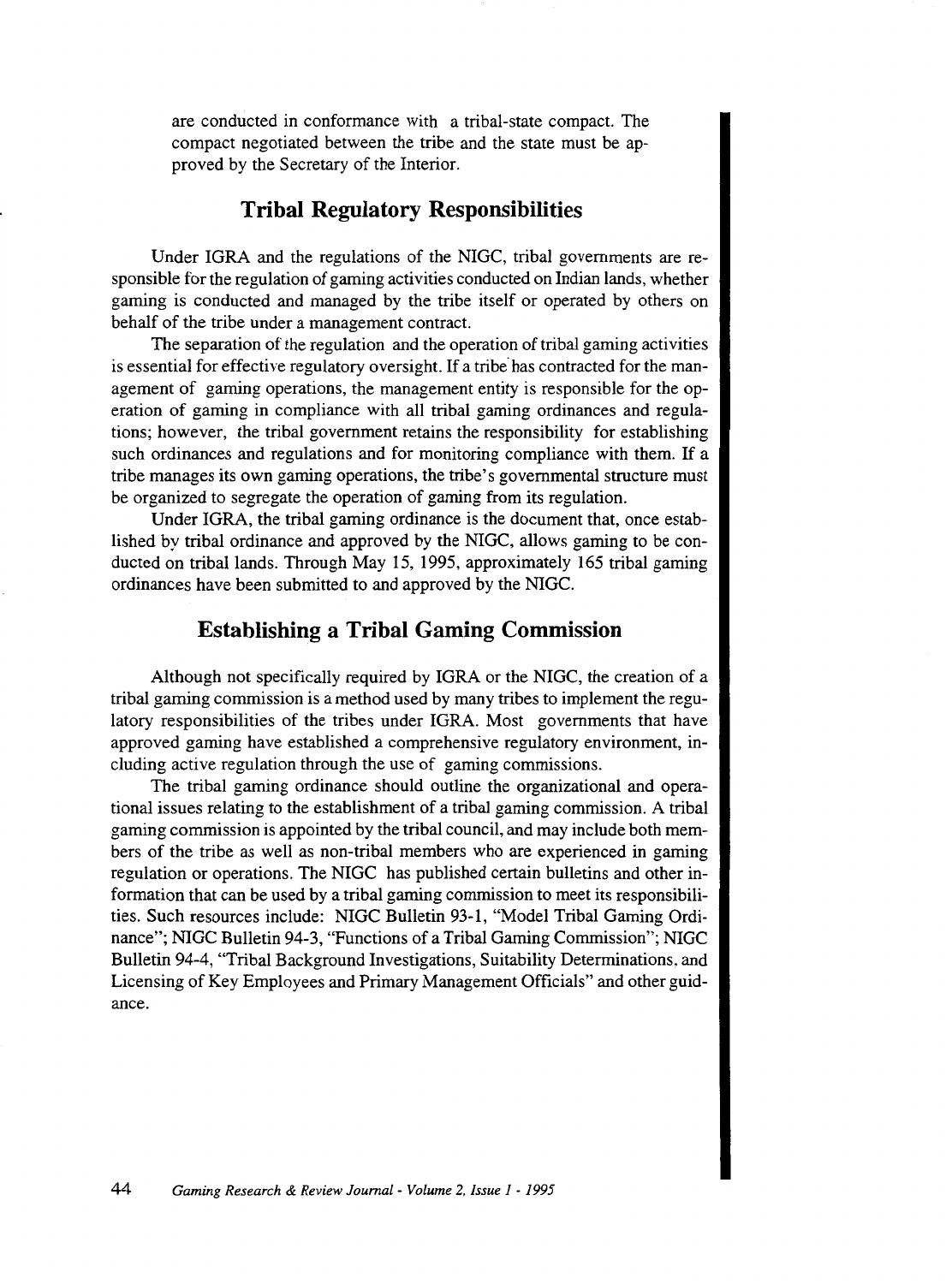## **Audit Requirements of the NIGC**

One of the recommended duties of a tribal gaming commission, as outlined in NIGC Bulletin 94-3, is to "obtain annual independent outside audits and submit these audits to the NIGC." This Bulletin also states that the scope of these audits "should include all gaming related contracts that result in purchases of supplies, services or concessions for more than \$25,000."

The IGRA and related federal statutes and regulations specify the audit requirements for Indian tribes conducting gaming operations on tribal lands. Each tribe shall engage a certified public accountant to perform an audit of the financial

**... tribal governments are responsible for the regulation of gaming activities conducted on Indian lands, whether gaming is conducted and managed by the tribe itself or operated by others on behalf of the tribe under a management contract.** 

statements of the gaming operation. The audit must be conducted in accordance with generally accepted auditing standards. If the tribe's financial statements are required to be audited to meet other regulatory requirements, such as single audits under OMB Circular

A128 for tribes receiving certain levels of federal financial assistance, the audit of the tribe's gaming operation may be conducted in conjunction with the other audit as long as the audit requirements of the NIGC are met. For example, the audited financial statements of a tribe's gaming operation may be reported as a separate enterprise fund in the audited general purpose financial statements of the tribe, with required gaming industry accounting policies and disclosures made in the notes to the general purpose financial statements.

A copy of the audited financial statements, along with the report of the independent auditor, and a copy of the independent auditor's letter to management regarding internal accounting controls over gaming operations must be submitted to the NIGC within 120 days after the gaming establishment's business year end.

The financial statements of the tribe's gaming operation must be prepared by the tribe in accordance with generally accepted accounting principles. Generally accepted accounting principles for gaming entities, including required financial statement format and footnote disclosures, are discussed in the American Institute of Certified Public Accountants Audit and Accounting Guide, *Audits of Casinos.* 

The tribe is required to keep books of account or records, including inventory records of gaming supplies, sufficient to support the information in the financial statements. Such books and records are required to be retained and made available for inspection by the NIGC for no less than five years.

The tribe must also reconcile quarterly fee assessment reports submitted to the NIGC with the audited financial statements of its gaming operation. Such reconciliations are to be made available upon request of representatives of the NIGC.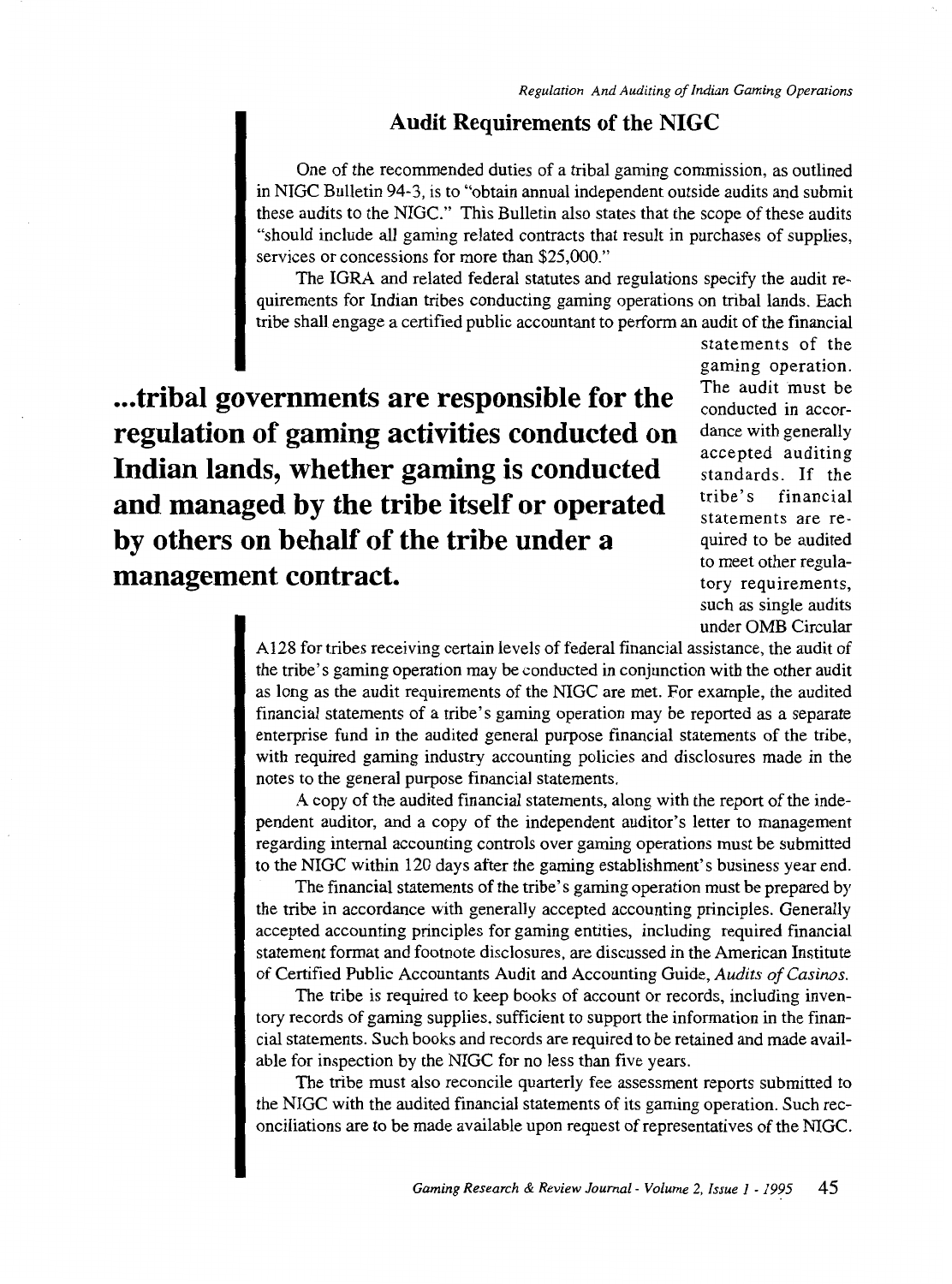#### **Management's Responsibilities**

One of the greatest myths surrounding the process of auditing financial statements is that the external auditors are responsible for the timely preparation of accurate annual financial statements. As indicated in the first paragraph of the standard independent auditors' opinion, "financial statements are the responsibility of the Company's management." The responsibility of the external auditors is to express an opinion on the financial statements based on their audits. Therefore, tribal government, and in particular the tribal gaming commission, must ensure that proper accounting systems and personnel are in place in the gaming operation to allow for the timely preparation of accurate financial statements, not only at year end, but also monthly to allow for proper financial management of gaming operations.

IGRA and NIGC regulations require that in the event a management contract is entered into by the tribe, the management contract must include a provision requiring the "maintenance of adequate accounting procedures and the preparation of

**One of the myths surrounding tribal gaming is that gaming operations on Indian lands are essentially unregulated and therefore a magnet for organized crime and corruption.** 

verifiable financial reports on a monthly basis."

Management is also responsible for establishing and maintaining the internal control structure over gaming operations. Written internal control procedures should be established over gaming revenues and expenses. Certain states have adopted minimum internal control standards (MICS) after the Nevada model, and have required compliance with the MICS as part of the negotiation of compacts to allow tribal gaming. The Nevada MICS and the MICS adopted by other states should be used as guides by tribal management in developing a written system of internal accounting controls over gaming operations.

In an effort to demonstrate a commitment to responsible self-regulation, a joint task force of the National Indian Gaming Association (NIGA) and the National Congress of American Indians (NCAI) is working to establish a national set of MICS to be used by all tribes engaged in Class II or Class III tribal gaming operations. As of May 31, 1995, a draft of the task force's proposed MICS was being circulated for comment.

# **External Auditors**

Selection of external auditors for the gaming operations of a tribe should be made by the tribal council and ratified by the tribal gaming commission. Recommendations of external auditors by financial management of the gaming operation or by the management company are appropriate. Final selection of the auditors by the gaming commission is necessary to maintain the segregation of duties between the operation and regulation of gaming activities. Good working relations between financial management of the gaming operation and the external auditors is essen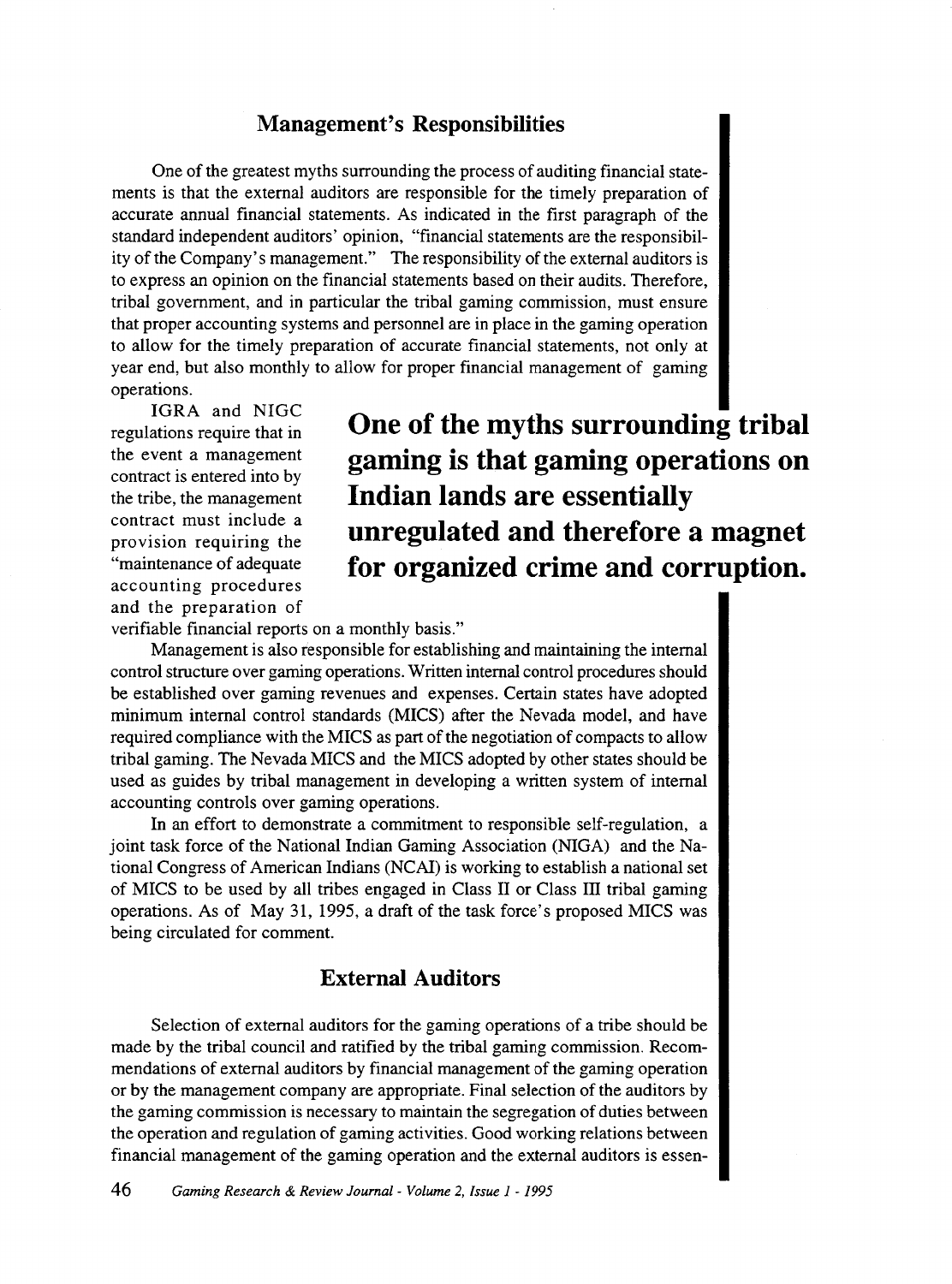tial for a smooth, efficient audit of the financial statements. However, the client of the external auditors is the tribal government, not the finance department or management company of the gaming facility.

The tribal gaming commission, or its equivalent, therefore, may serve as an audit committee with respect to the audit of the financial statements of the gaming facility, and as such should meet periodically with external auditors to communicate concerns and gain an understanding of the audit process. A formal exit conference at the end of the annual financial statement audit should be held with the gaming commission and the external auditors to review the financial statements and the management letter regarding internal accounting controls. Financial management of the gaming facility may be present for this exit conference, but may be excused for part of the meeting to allow for open discussion with the external auditors regarding performance of financial personnel.

Fee and contract arrangements with external auditors should receive final approval by the tribal gaming commission. The commission should ensure that an engagement letter outlining the scope of auditing services, reports to be rendered, timetable for completion of services, and professional fees is executed with the external auditors. The commission should also select an external auditing firm that is experienced in auditing gaming operations.

#### **Internal Auditors**

Tribal governments may also utilize the services of internal auditors to assist in the regulation and audit of gaming operations. Such internal auditors or internal audit departments may be assigned full time to gaming operations or assigned gaming responsibilities in addition to assignments on other tribal activities. Such internal auditors must be qualified with an understanding of gaming activities, and must be independent with respect to management of the gaming facility.

To be independent, the internal auditors must report directly to the tribal gaming commission or the tribal council, and not be a part of or report to the accounting department or management of the gaming facility. The internal auditors should not be a part of the accounting department of the tribe. The workplan of the internal auditors for gaming activities should be approved in advance by the tribal gaming commission, and should be directed toward sensitive internal control areas or other areas of concern to tribal management. The internal auditors should report to the commission frequently in regularly scheduled audit committee meetings to review progress on the annual workplan and to report findings, including internal control exceptions.

If the size of the gaming operation does not cost justify the hiring of a fulltime internal auditor or internal audit staff, and the tribe does not have internal auditors trained sufficiently in gaming, internal audit services may also be contracted for on an hourly basis from independent certified public accountants. These outside CPAs may or may not also be the external auditors for the tribe's gaming operation.